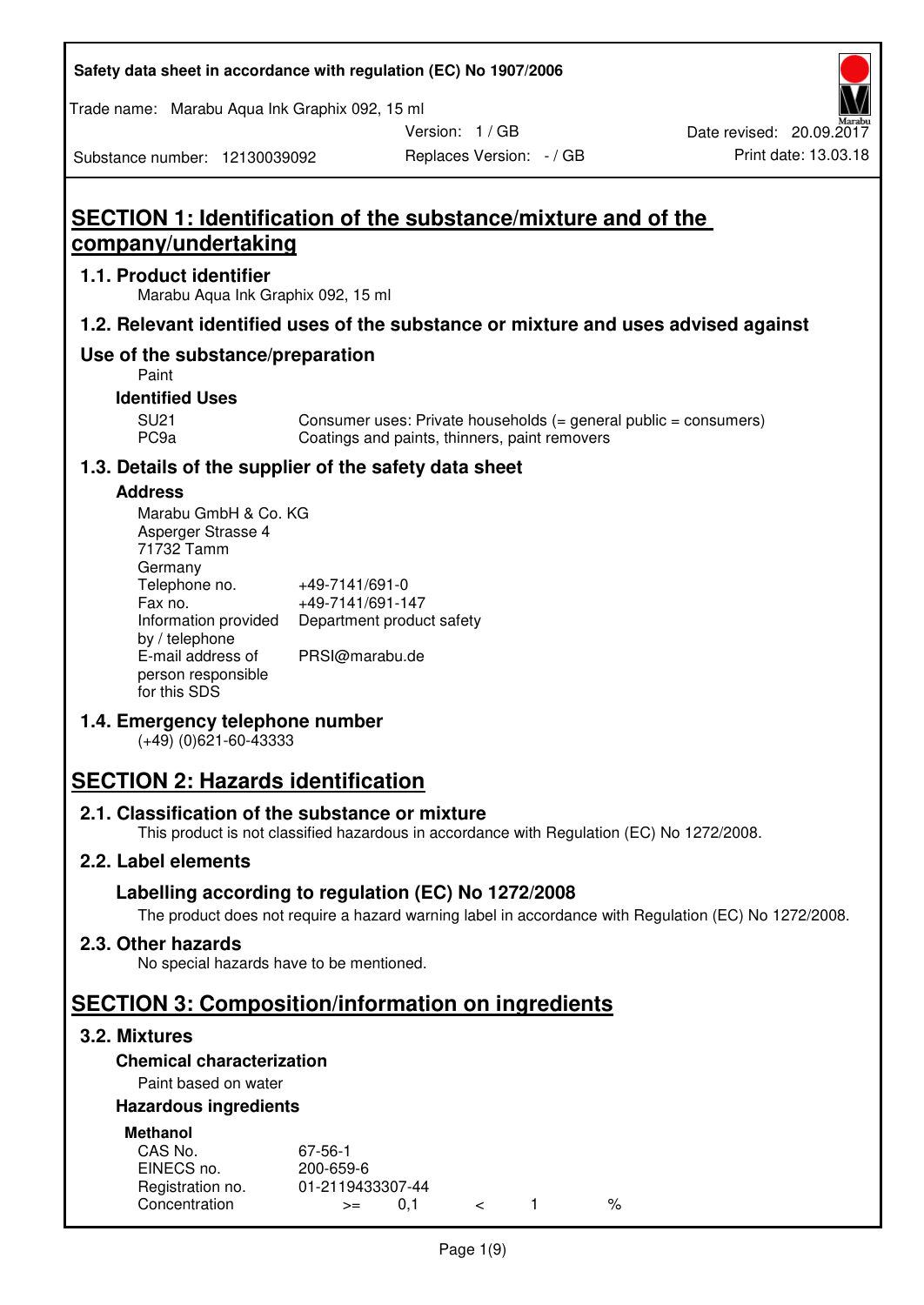| Safety data sheet in accordance with regulation (EC) No 1907/2006                                                                               |                                                                                                                 |                                           |                                                      |             |                                                                                                            |
|-------------------------------------------------------------------------------------------------------------------------------------------------|-----------------------------------------------------------------------------------------------------------------|-------------------------------------------|------------------------------------------------------|-------------|------------------------------------------------------------------------------------------------------------|
| Trade name: Marabu Aqua Ink Graphix 092, 15 ml                                                                                                  |                                                                                                                 |                                           |                                                      |             |                                                                                                            |
| Substance number: 12130039092                                                                                                                   |                                                                                                                 | Version: 1/GB<br>Replaces Version: - / GB |                                                      |             | Date revised: 20.09.2017<br>Print date: 13.03.18                                                           |
|                                                                                                                                                 |                                                                                                                 |                                           |                                                      |             |                                                                                                            |
| Classification (Regulation (EC) No. 1272/2008)                                                                                                  | Flam. Liq. 2<br>Acute Tox. 3<br>Acute Tox. 3<br>Acute Tox. 3<br>STOT SE <sub>1</sub>                            |                                           | H225<br>H331<br>H311<br>H301<br>H370                 |             |                                                                                                            |
| Concentration limits (Regulation (EC) No. 1272/2008)                                                                                            | STOT SE 2<br>STOT SE <sub>1</sub>                                                                               | H371<br>H370                              | $>= 10$                                              | $>= 3 < 10$ |                                                                                                            |
| <b>Bronopol (INN)</b><br>CAS No.<br>EINECS no.<br>Concentration                                                                                 | $52 - 51 - 7$<br>200-143-0<br>$>=$                                                                              | 0,01                                      | $\lt$                                                | 0,1         | $\frac{1}{6}$                                                                                              |
| Classification (Regulation (EC) No. 1272/2008)                                                                                                  | Eye Dam. 1<br>Skin Irrit. 2<br>STOT SE3<br>Acute Tox. 4<br>Acute Tox. 4<br>Aquatic Acute 1<br>Aquatic Chronic 1 |                                           | H318<br>H315<br>H335<br>H302<br>H312<br>H400<br>H410 |             |                                                                                                            |
| Concentration limits (Regulation (EC) No. 1272/2008)                                                                                            | Aquatic Acute 1<br><b>Aquatic Chronic</b><br>1                                                                  | H400<br>H410                              | $M = 10$<br>$M = 1$                                  |             |                                                                                                            |
| <b>SECTION 4: First aid measures</b>                                                                                                            |                                                                                                                 |                                           |                                                      |             |                                                                                                            |
| 4.1. Description of first aid measures                                                                                                          |                                                                                                                 |                                           |                                                      |             |                                                                                                            |
| After skin contact                                                                                                                              |                                                                                                                 |                                           |                                                      |             |                                                                                                            |
| Wash with plenty of water and soap. Do NOT use solvents or thinners.<br>After eye contact                                                       |                                                                                                                 |                                           |                                                      |             |                                                                                                            |
|                                                                                                                                                 |                                                                                                                 |                                           |                                                      |             | Separate eyelids, wash the eyes thoroughly with water (15 min.). In case of irritation consult an oculist. |
| <b>After ingestion</b><br>medical treatment.                                                                                                    |                                                                                                                 |                                           |                                                      |             | Rinse mouth thoroughly with water. If larger amounts are swallowed or in the event of symptoms take        |
| 4.2. Most important symptoms and effects, both acute and delayed<br>Until now no symptoms known so far.                                         |                                                                                                                 |                                           |                                                      |             |                                                                                                            |
| 4.3. Indication of any immediate medical attention and special treatment needed<br>Hints for the physician / treatment<br>Treat symptomatically |                                                                                                                 |                                           |                                                      |             |                                                                                                            |
| <b>SECTION 5: Firefighting measures</b>                                                                                                         |                                                                                                                 |                                           |                                                      |             |                                                                                                            |
| 5.1. Extinguishing media                                                                                                                        |                                                                                                                 |                                           |                                                      |             |                                                                                                            |
| Suitable extinguishing media<br>Carbon dioxide, Foam, Sand, Water                                                                               |                                                                                                                 |                                           |                                                      |             |                                                                                                            |
| 5.2. Special hazards arising from the substance or mixture                                                                                      |                                                                                                                 |                                           |                                                      |             |                                                                                                            |
|                                                                                                                                                 |                                                                                                                 |                                           |                                                      |             |                                                                                                            |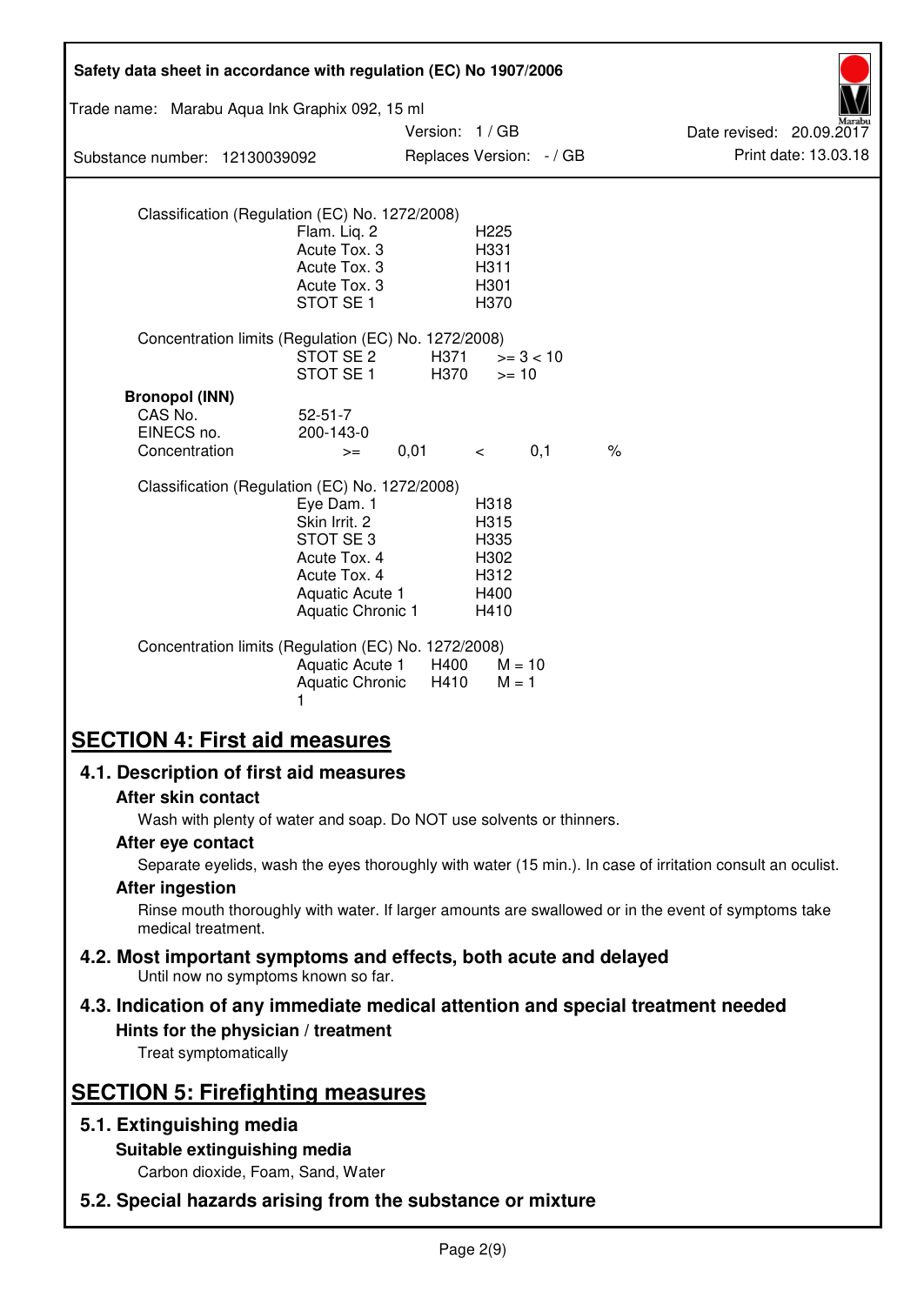### **Safety data sheet in accordance with regulation (EC) No 1907/2006**

Trade name: Marabu Aqua Ink Graphix 092, 15 ml

Version: 1 / GB

Replaces Version: - / GB Print date: 13.03.18 Date revised: 20.09.2017

Substance number: 12130039092

In the event of fire the following can be released: Carbon monoxide (CO); Carbon dioxide (CO2); dense black smoke; Nitrogen oxides (NOx); Hydrogen chloride (HCl)

# **5.3. Advice for firefighters**

## **Other information**

Collect contaminated fire-fighting water separately, must not be discharged into the drains.

# **SECTION 6: Accidental release measures**

**6.1. Personal precautions, protective equipment and emergency procedures**  No particular measures required.

### **6.2. Environmental precautions**

No particular measures required.

**6.3. Methods and material for containment and cleaning up**  Clean preferably with a detergent - avoid use of solvents.

### **6.4. Reference to other sections**

Information regarding Safe handling, see Section 7. Information regarding personal protective measures, see Section 8. Information regarding waste disposal, see Section 13.

# **SECTION 7: Handling and storage**

# **7.1. Precautions for safe handling**

### **Advice on safe handling**

Avoid skin and eye contact. Smoking, eating and drinking shall be prohibited in application area.

# **Advice on protection against fire and explosion**

No special measures required.

### **7.2. Conditions for safe storage, including any incompatibilities**

**Requirements for storage rooms and vessels** 

Store in frostfree conditions.

### **Storage class according to TRGS 510**

Storage class according to 12 TRGS 510 Non-combustible liquids

# **7.3. Specific end use(s)**

Paint

# **SECTION 8: Exposure controls/personal protection**

# **8.1. Control parameters**

# **Other information**

There are not known any further control parameters.

# **8.2. Exposure controls**

# **Exposure controls**

Provide adequate ventilation.

# **Respiratory protection**

Not necessary.

#### **Hand protection**  Not necessary.

In case of intensive contact wear protective gloves.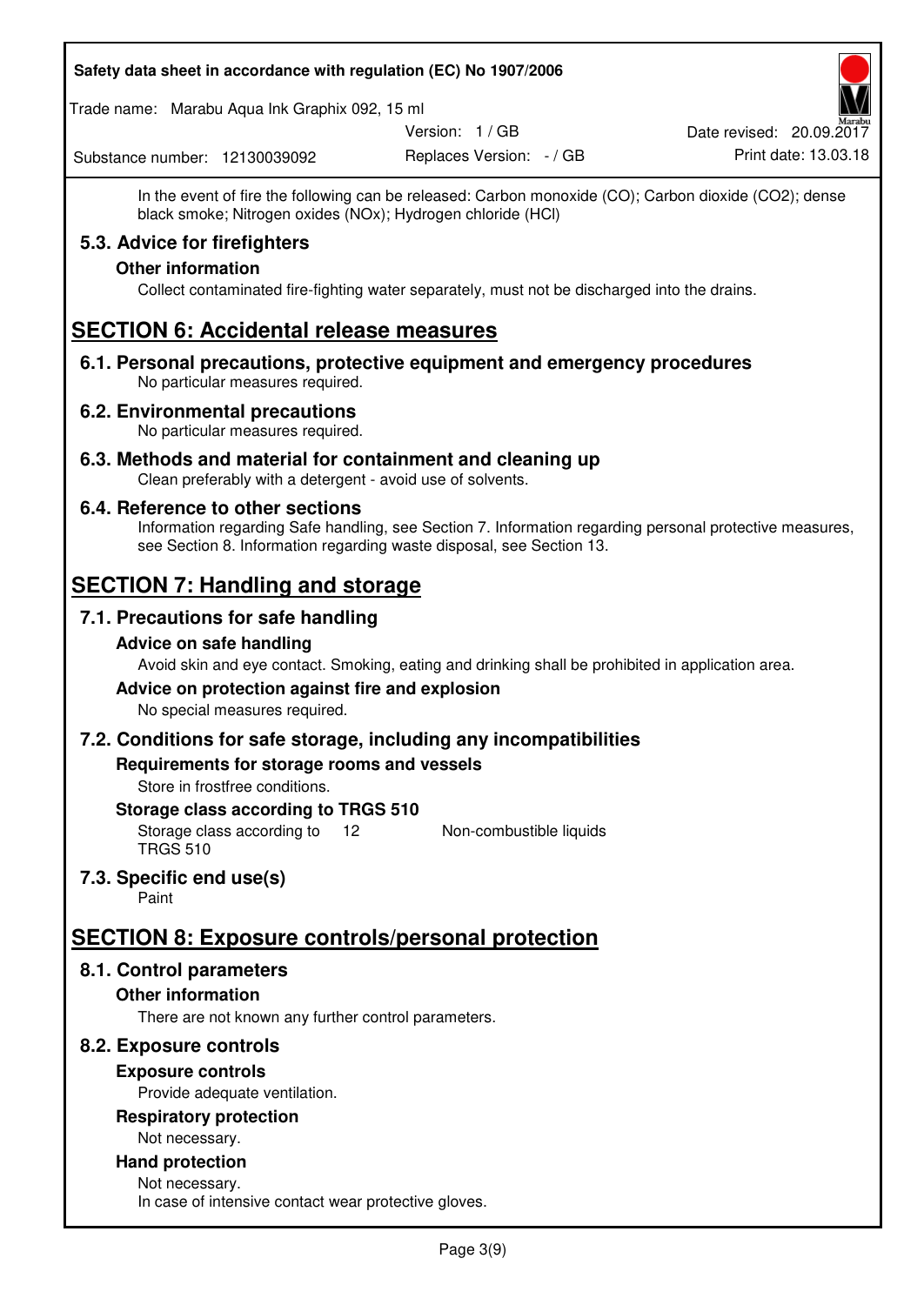| Safety data sheet in accordance with regulation (EC) No 1907/2006                                                                                                                                                                                                                                                                                                                                                                                                                                                                                                                                                                                                                                                                                                                                                                                                                                                                                                                                                                                                                                                                                                       |                                 |                          |                          |
|-------------------------------------------------------------------------------------------------------------------------------------------------------------------------------------------------------------------------------------------------------------------------------------------------------------------------------------------------------------------------------------------------------------------------------------------------------------------------------------------------------------------------------------------------------------------------------------------------------------------------------------------------------------------------------------------------------------------------------------------------------------------------------------------------------------------------------------------------------------------------------------------------------------------------------------------------------------------------------------------------------------------------------------------------------------------------------------------------------------------------------------------------------------------------|---------------------------------|--------------------------|--------------------------|
| Trade name: Marabu Aqua Ink Graphix 092, 15 ml                                                                                                                                                                                                                                                                                                                                                                                                                                                                                                                                                                                                                                                                                                                                                                                                                                                                                                                                                                                                                                                                                                                          |                                 |                          |                          |
|                                                                                                                                                                                                                                                                                                                                                                                                                                                                                                                                                                                                                                                                                                                                                                                                                                                                                                                                                                                                                                                                                                                                                                         | Version: 1 / GB                 |                          | Date revised: 20.09.2017 |
| Substance number: 12130039092                                                                                                                                                                                                                                                                                                                                                                                                                                                                                                                                                                                                                                                                                                                                                                                                                                                                                                                                                                                                                                                                                                                                           |                                 | Replaces Version: - / GB | Print date: 13.03.18     |
| There is no one glove material or combination of materials that will give unlimited resistance to any<br>individual or combination of chemicals.<br>For prolonged or repeated handling nitrile rubber gloves with textile undergloves are required.<br><b>Material thickness</b><br>$\,>$<br>Breakthrough time<br>$\overline{\phantom{a}}$<br>The breakthrough time must be greater than the end use time of the product.<br>The instructions and information provided by the glove manufacturer on use, storage, maintenance and<br>replacement must be followed.<br>Gloves should be replaced regularly and if there is any sign of damage to the glove material.<br>Always ensure that gloves are free from defects and that they are stored and used correctly.<br>The performance or effectiveness of the glove may be reduced by physical/ chemical damage and poor<br>maintenance.<br>Barrier creams may help to protect the exposed areas of the skin, they should however not be applied<br>once exposure has occurred.<br>Eye protection<br>Not necessary.<br><b>Body protection</b><br>Not applicable.<br><b>SECTION 9: Physical and chemical properties</b> | 0,5<br>30                       | mm<br>min                |                          |
|                                                                                                                                                                                                                                                                                                                                                                                                                                                                                                                                                                                                                                                                                                                                                                                                                                                                                                                                                                                                                                                                                                                                                                         |                                 |                          |                          |
| 9.1. Information on basic physical and chemical properties                                                                                                                                                                                                                                                                                                                                                                                                                                                                                                                                                                                                                                                                                                                                                                                                                                                                                                                                                                                                                                                                                                              |                                 |                          |                          |
| <b>Form</b><br><b>Colour</b>                                                                                                                                                                                                                                                                                                                                                                                                                                                                                                                                                                                                                                                                                                                                                                                                                                                                                                                                                                                                                                                                                                                                            | liquid<br>coloured              |                          |                          |
| <b>Odour</b>                                                                                                                                                                                                                                                                                                                                                                                                                                                                                                                                                                                                                                                                                                                                                                                                                                                                                                                                                                                                                                                                                                                                                            | odourless                       |                          |                          |
| <b>Odour threshold</b>                                                                                                                                                                                                                                                                                                                                                                                                                                                                                                                                                                                                                                                                                                                                                                                                                                                                                                                                                                                                                                                                                                                                                  |                                 |                          |                          |
| Remarks                                                                                                                                                                                                                                                                                                                                                                                                                                                                                                                                                                                                                                                                                                                                                                                                                                                                                                                                                                                                                                                                                                                                                                 | No data available               |                          |                          |
| <b>Melting point</b>                                                                                                                                                                                                                                                                                                                                                                                                                                                                                                                                                                                                                                                                                                                                                                                                                                                                                                                                                                                                                                                                                                                                                    |                                 |                          |                          |
| Remarks                                                                                                                                                                                                                                                                                                                                                                                                                                                                                                                                                                                                                                                                                                                                                                                                                                                                                                                                                                                                                                                                                                                                                                 | not determined                  |                          |                          |
| <b>Freezing point</b>                                                                                                                                                                                                                                                                                                                                                                                                                                                                                                                                                                                                                                                                                                                                                                                                                                                                                                                                                                                                                                                                                                                                                   |                                 |                          |                          |
| Remarks                                                                                                                                                                                                                                                                                                                                                                                                                                                                                                                                                                                                                                                                                                                                                                                                                                                                                                                                                                                                                                                                                                                                                                 | not determined                  |                          |                          |
| Initial boiling point and boiling range                                                                                                                                                                                                                                                                                                                                                                                                                                                                                                                                                                                                                                                                                                                                                                                                                                                                                                                                                                                                                                                                                                                                 |                                 |                          |                          |
| Value                                                                                                                                                                                                                                                                                                                                                                                                                                                                                                                                                                                                                                                                                                                                                                                                                                                                                                                                                                                                                                                                                                                                                                   | 100<br>appr.                    |                          | °C                       |
| Pressure                                                                                                                                                                                                                                                                                                                                                                                                                                                                                                                                                                                                                                                                                                                                                                                                                                                                                                                                                                                                                                                                                                                                                                | 1.013                           | hPa                      |                          |
| Source                                                                                                                                                                                                                                                                                                                                                                                                                                                                                                                                                                                                                                                                                                                                                                                                                                                                                                                                                                                                                                                                                                                                                                  | Literature value                |                          |                          |
| <b>Flash point</b>                                                                                                                                                                                                                                                                                                                                                                                                                                                                                                                                                                                                                                                                                                                                                                                                                                                                                                                                                                                                                                                                                                                                                      |                                 |                          |                          |
| Remarks                                                                                                                                                                                                                                                                                                                                                                                                                                                                                                                                                                                                                                                                                                                                                                                                                                                                                                                                                                                                                                                                                                                                                                 | Not applicable                  |                          |                          |
| Evaporation rate (ether $= 1$ ) :                                                                                                                                                                                                                                                                                                                                                                                                                                                                                                                                                                                                                                                                                                                                                                                                                                                                                                                                                                                                                                                                                                                                       |                                 |                          |                          |
| Remarks                                                                                                                                                                                                                                                                                                                                                                                                                                                                                                                                                                                                                                                                                                                                                                                                                                                                                                                                                                                                                                                                                                                                                                 | not determined                  |                          |                          |
| Flammability (solid, gas)                                                                                                                                                                                                                                                                                                                                                                                                                                                                                                                                                                                                                                                                                                                                                                                                                                                                                                                                                                                                                                                                                                                                               |                                 |                          |                          |
| Not applicable                                                                                                                                                                                                                                                                                                                                                                                                                                                                                                                                                                                                                                                                                                                                                                                                                                                                                                                                                                                                                                                                                                                                                          |                                 |                          |                          |
| Upper/lower flammability or explosive limits                                                                                                                                                                                                                                                                                                                                                                                                                                                                                                                                                                                                                                                                                                                                                                                                                                                                                                                                                                                                                                                                                                                            |                                 |                          |                          |
| Remarks                                                                                                                                                                                                                                                                                                                                                                                                                                                                                                                                                                                                                                                                                                                                                                                                                                                                                                                                                                                                                                                                                                                                                                 | not determined                  |                          |                          |
| Vapour pressure                                                                                                                                                                                                                                                                                                                                                                                                                                                                                                                                                                                                                                                                                                                                                                                                                                                                                                                                                                                                                                                                                                                                                         |                                 |                          |                          |
| Value                                                                                                                                                                                                                                                                                                                                                                                                                                                                                                                                                                                                                                                                                                                                                                                                                                                                                                                                                                                                                                                                                                                                                                   | 23<br>appr.                     |                          | hPa                      |
| Temperature                                                                                                                                                                                                                                                                                                                                                                                                                                                                                                                                                                                                                                                                                                                                                                                                                                                                                                                                                                                                                                                                                                                                                             | 20                              | °C                       |                          |
| Method                                                                                                                                                                                                                                                                                                                                                                                                                                                                                                                                                                                                                                                                                                                                                                                                                                                                                                                                                                                                                                                                                                                                                                  | Value taken from the literature |                          |                          |
| <b>Vapour density</b>                                                                                                                                                                                                                                                                                                                                                                                                                                                                                                                                                                                                                                                                                                                                                                                                                                                                                                                                                                                                                                                                                                                                                   |                                 |                          |                          |
| Remarks                                                                                                                                                                                                                                                                                                                                                                                                                                                                                                                                                                                                                                                                                                                                                                                                                                                                                                                                                                                                                                                                                                                                                                 | not determined                  |                          |                          |
| <b>Density</b>                                                                                                                                                                                                                                                                                                                                                                                                                                                                                                                                                                                                                                                                                                                                                                                                                                                                                                                                                                                                                                                                                                                                                          |                                 |                          |                          |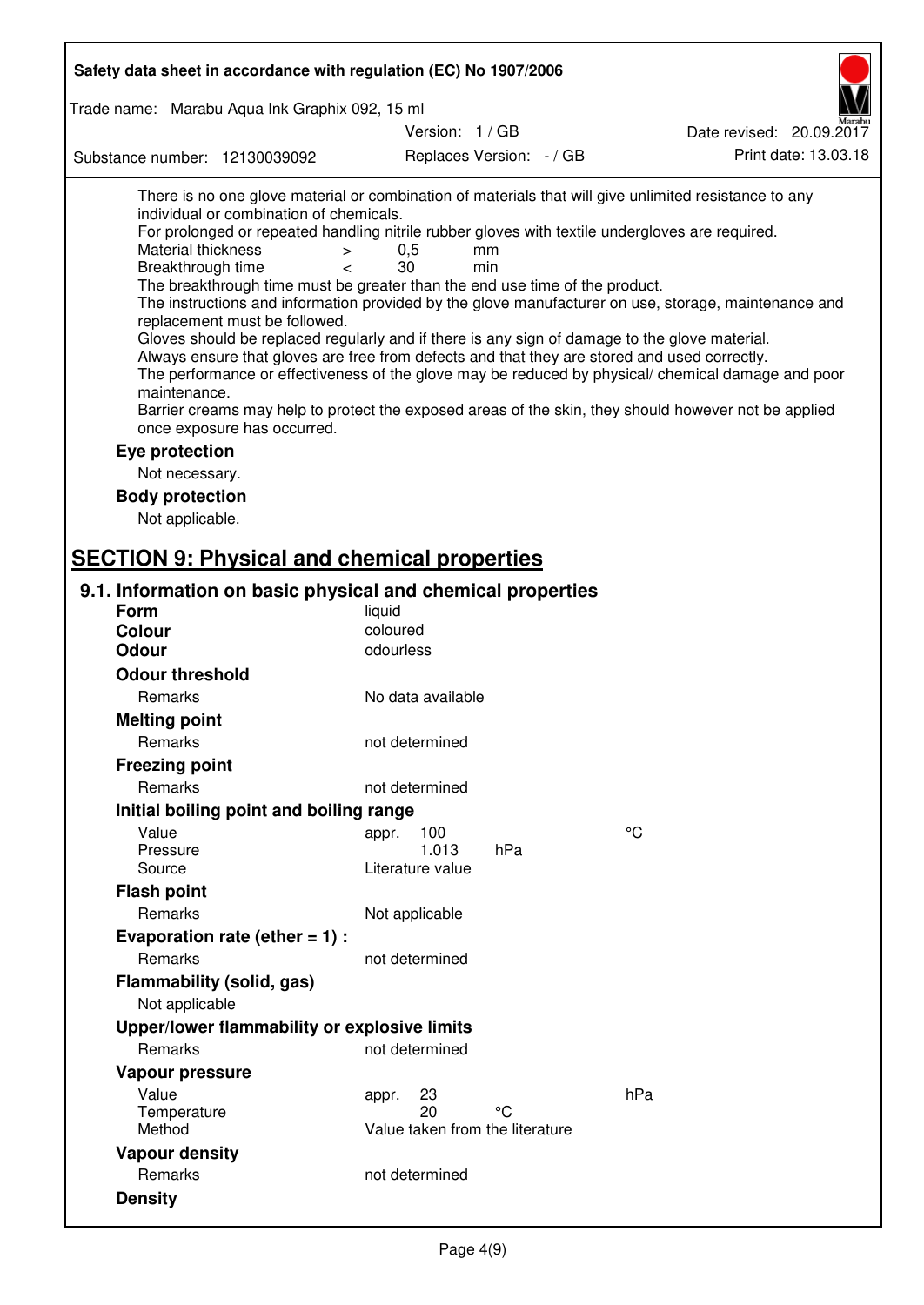| Safety data sheet in accordance with regulation (EC) No 1907/2006                    |                                                                   |                          |
|--------------------------------------------------------------------------------------|-------------------------------------------------------------------|--------------------------|
| Trade name: Marabu Aqua Ink Graphix 092, 15 ml                                       |                                                                   |                          |
|                                                                                      | Version: 1 / GB                                                   | Date revised: 20.09.2017 |
| Substance number: 12130039092                                                        | Replaces Version: - / GB                                          | Print date: 13.03.18     |
|                                                                                      |                                                                   |                          |
| Value<br>Temperature                                                                 | 1,01<br>$\rm ^{\circ}C$<br>20                                     | g/cm <sup>3</sup>        |
| Method                                                                               | DIN EN ISO 2811                                                   |                          |
| Solubility in water                                                                  |                                                                   |                          |
| Remarks                                                                              | miscible                                                          |                          |
| Ignition temperature                                                                 |                                                                   |                          |
| Remarks                                                                              | not determined                                                    |                          |
| <b>Viscosity</b>                                                                     |                                                                   |                          |
| Remarks                                                                              |                                                                   |                          |
| Remarks                                                                              | not determined                                                    |                          |
| 9.2. Other information                                                               |                                                                   |                          |
|                                                                                      |                                                                   |                          |
| <b>Other information</b>                                                             |                                                                   |                          |
| None known                                                                           |                                                                   |                          |
| <b>SECTION 10: Stability and reactivity</b>                                          |                                                                   |                          |
| 10.1. Reactivity                                                                     |                                                                   |                          |
| None                                                                                 |                                                                   |                          |
| 10.2. Chemical stability<br>No hazardous reactions known.                            |                                                                   |                          |
| 10.3. Possibility of hazardous reactions<br>No hazardous reactions known.            |                                                                   |                          |
| 10.4. Conditions to avoid<br>No hazardous reactions known.                           |                                                                   |                          |
| 10.5. Incompatible materials<br>None                                                 |                                                                   |                          |
|                                                                                      |                                                                   |                          |
| 10.6. Hazardous decomposition products<br>No hazardous decomposition products known. |                                                                   |                          |
| <b>SECTION 11: Toxicological information</b>                                         |                                                                   |                          |
| 11.1. Information on toxicological effects                                           |                                                                   |                          |
| <b>Acute inhalational toxicity</b>                                                   |                                                                   |                          |
| Remarks                                                                              | Based on available data, the classification criteria are not met. |                          |
|                                                                                      |                                                                   |                          |
| <b>Skin corrosion/irritation</b>                                                     |                                                                   |                          |
| Remarks                                                                              | Based on available data, the classification criteria are not met. |                          |
| Serious eye damage/irritation                                                        |                                                                   |                          |
| Remarks                                                                              | Based on available data, the classification criteria are not met. |                          |
| <b>Sensitization</b>                                                                 |                                                                   |                          |
| Remarks                                                                              | Based on available data, the classification criteria are not met. |                          |
| <b>Mutagenicity</b>                                                                  |                                                                   |                          |
| Remarks                                                                              | Based on available data, the classification criteria are not met. |                          |
| <b>Reproductive toxicity</b>                                                         |                                                                   |                          |
| Remarks                                                                              | Based on available data, the classification criteria are not met. |                          |
| Carcinogenicity                                                                      |                                                                   |                          |
| Remarks                                                                              | Based on available data, the classification criteria are not met. |                          |
| <b>Specific Target Organ Toxicity (STOT)</b>                                         |                                                                   |                          |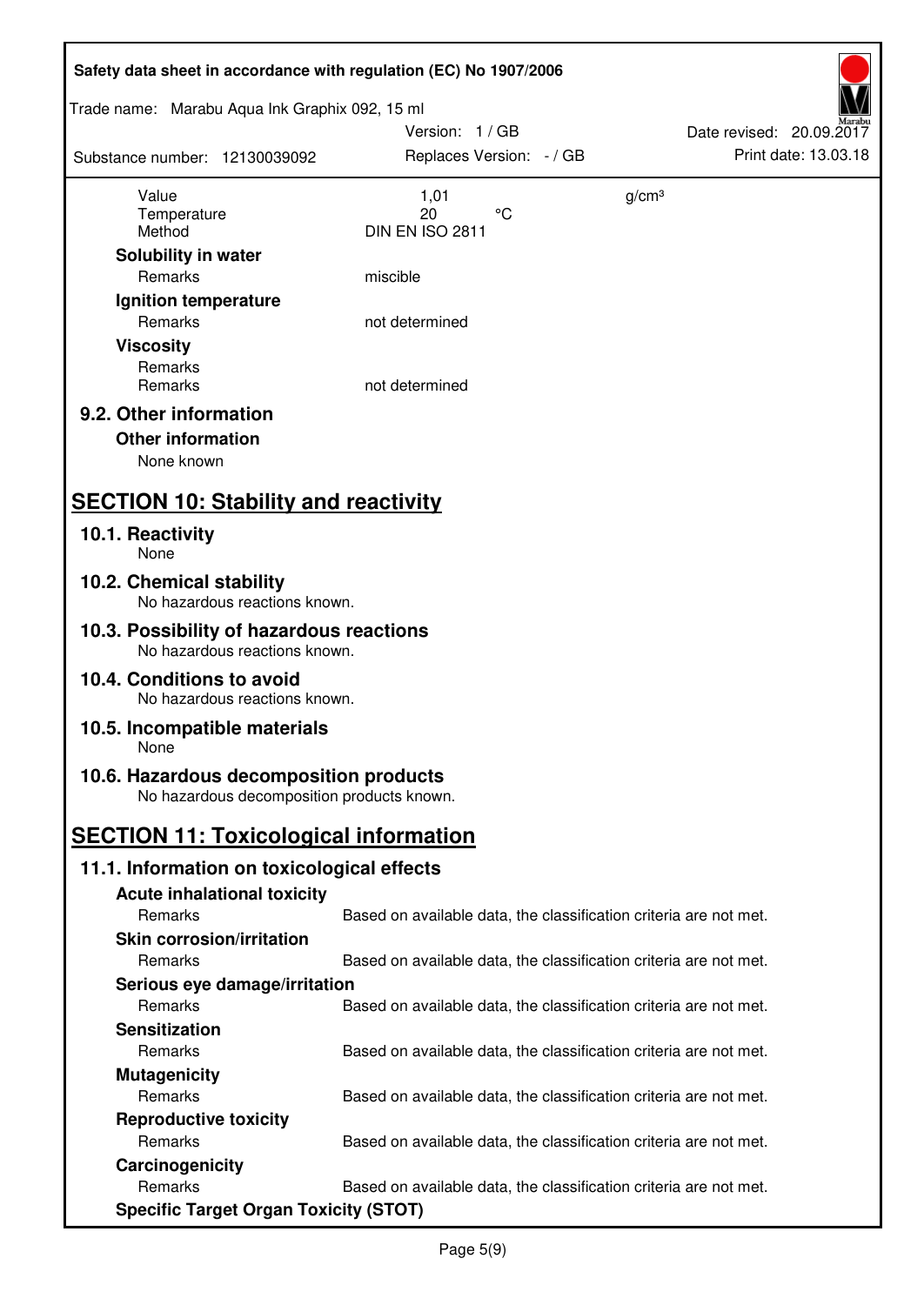### **Safety data sheet in accordance with regulation (EC) No 1907/2006**

Trade name: Marabu Aqua Ink Graphix 092, 15 ml

Substance number: 12130039092

Version: 1 / GB

Replaces Version:  $-$  / GB Print date: 13.03.18 Date revised: 20.09.2017

### **Single exposure**

Remarks Based on available data, the classification criteria are not met.

**Repeated exposure** 

Remarks Based on available data, the classification criteria are not met.

#### **Aspiration hazard**

Based on available data, the classification criteria are not met.

#### **Experience in practice**

Provided all the recommended protective and safety precautions are taken, experience shows that no risk to health can be expected.

#### **Other information**

There are no data available on the mixture itself. The mixture has been assessed following the additivity method of the GHS/CLP Regulation (EC) No 1272/2008.

# **SECTION 12: Ecological information**

### **12.1. Toxicity**

### **General information**

There are no data available on the mixture itself.Do not allow to enter drains or water courses.The mixture has been assessed following the summation method of the CLP Regulation (EC) No 1272/2008 and is not classified as dangerous for the environment.

### **12.2. Persistence and degradability**

### **General information**

There are no data available on the mixture itself.

### **12.3. Bioaccumulative potential**

### **General information**

There are no data available on the mixture itself.

### **12.4. Mobility in soil**

### **General information**

There are no data available on the mixture itself.

### **12.5. Results of PBT and vPvB assessment**

### **General information**

There are no data available on the mixture itself.

### **12.6. Other adverse effects**

### **General information**

There are no data available on the mixture itself.

# **SECTION 13: Disposal considerations**

# **13.1. Waste treatment methods**

### **Disposal recommendations for the product**

The product can be placed with other household refuse. Small residues in containers can be washed-out with water and put into the drainage system.

### **Disposal recommendations for packaging**

Packaging that cannot be cleaned should be disposed off as product waste. Completely emptied packagings can be given for recycling.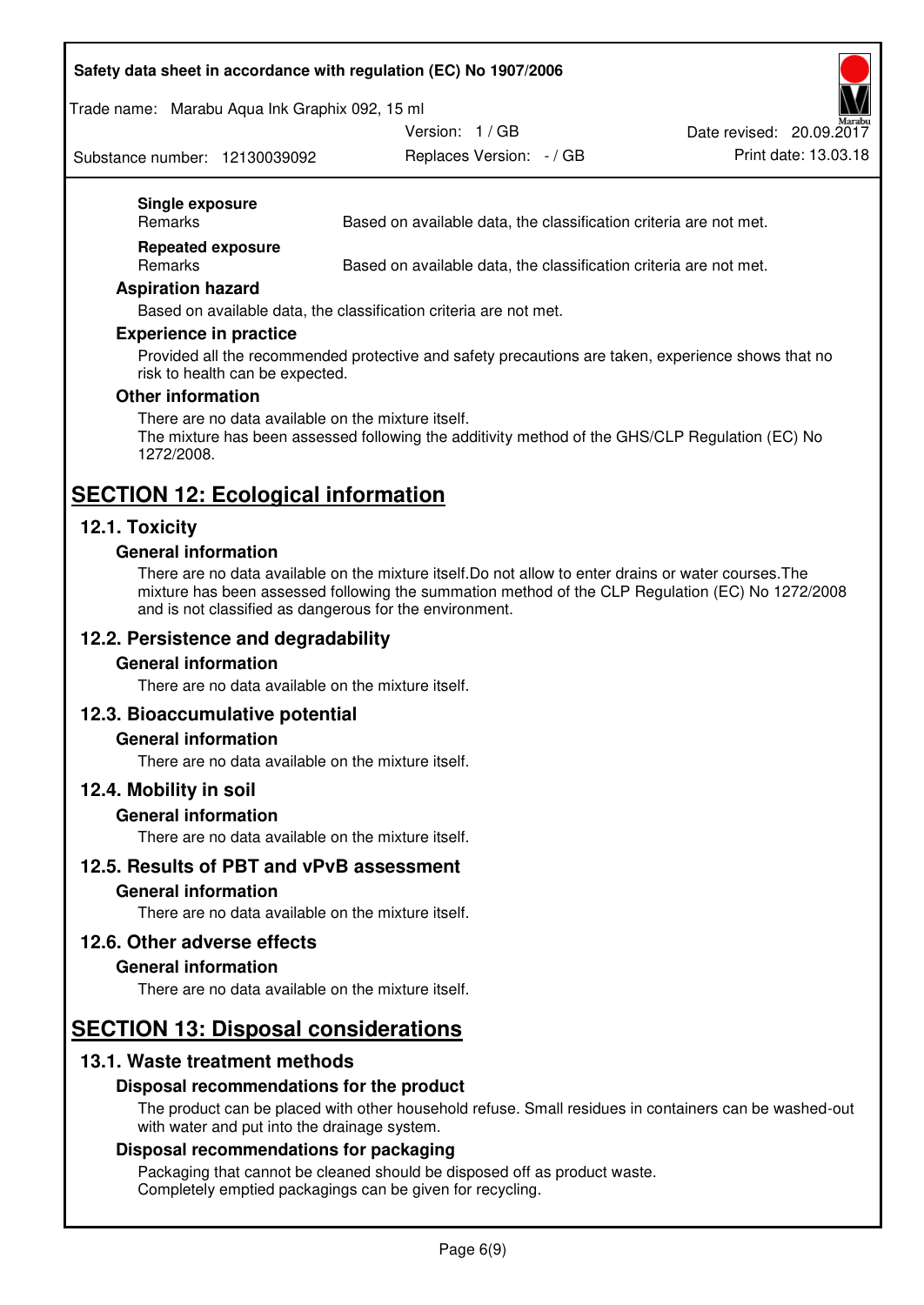| Safety data sheet in accordance with regulation (EC) No 1907/2006                                                                                                                           |                                                                                                       |                          |
|---------------------------------------------------------------------------------------------------------------------------------------------------------------------------------------------|-------------------------------------------------------------------------------------------------------|--------------------------|
| Trade name: Marabu Aqua Ink Graphix 092, 15 ml                                                                                                                                              |                                                                                                       |                          |
|                                                                                                                                                                                             | Version: 1 / GB                                                                                       | Date revised: 20.09.2017 |
| Substance number: 12130039092                                                                                                                                                               | Replaces Version: - / GB                                                                              | Print date: 13.03.18     |
| <b>SECTION 14: Transport information</b>                                                                                                                                                    |                                                                                                       |                          |
| <b>Land transport ADR/RID</b>                                                                                                                                                               |                                                                                                       |                          |
| Non-dangerous goods<br>14.1. UN number<br>$UN -$                                                                                                                                            |                                                                                                       |                          |
| 14.2. UN proper shipping name                                                                                                                                                               |                                                                                                       |                          |
| 14.3. Transport hazard class(es)                                                                                                                                                            |                                                                                                       |                          |
| Class                                                                                                                                                                                       |                                                                                                       |                          |
| Label                                                                                                                                                                                       |                                                                                                       |                          |
| 14.4. Packing group                                                                                                                                                                         |                                                                                                       |                          |
| Packing group<br>Transport category                                                                                                                                                         | 0                                                                                                     |                          |
| 14.5. Environmental hazards                                                                                                                                                                 |                                                                                                       |                          |
| <b>Marine transport IMDG/GGVSee</b><br>14.1. UN number<br>$UN -$<br>14.2. UN proper shipping name                                                                                           | The product does not constitute a hazardous substance in sea transport.                               |                          |
| 14.3. Transport hazard class(es)                                                                                                                                                            |                                                                                                       |                          |
| Class                                                                                                                                                                                       |                                                                                                       |                          |
| Subsidiary risk                                                                                                                                                                             |                                                                                                       |                          |
| 14.4. Packing group                                                                                                                                                                         |                                                                                                       |                          |
| Packing group<br>14.5. Environmental hazards                                                                                                                                                |                                                                                                       |                          |
| no                                                                                                                                                                                          |                                                                                                       |                          |
| Air transport ICAO/IATA                                                                                                                                                                     |                                                                                                       |                          |
| 14.1. UN number<br>UN-                                                                                                                                                                      | The product does not constitute a hazardous substance in air transport.                               |                          |
| 14.2. UN proper shipping name                                                                                                                                                               |                                                                                                       |                          |
| 14.3. Transport hazard class(es)                                                                                                                                                            |                                                                                                       |                          |
| Class                                                                                                                                                                                       |                                                                                                       |                          |
| Subsidiary risk                                                                                                                                                                             |                                                                                                       |                          |
| 14.4. Packing group                                                                                                                                                                         |                                                                                                       |                          |
| Packing group<br>14.5. Environmental hazards                                                                                                                                                |                                                                                                       |                          |
| Information for all modes of transport<br>14.6. Special precautions for user<br>Transport within the user's premises:<br>Always transport in closed containers that are upright and secure. | Ensure that persons transporting the product know what to do in the event of an accident or spillage. |                          |
| <b>Other information</b>                                                                                                                                                                    |                                                                                                       |                          |
| no                                                                                                                                                                                          | 14.7. Transport in bulk according to Annex II of Marpol and the IBC Code                              |                          |
| <b>SECTION 15: Regulatory information</b>                                                                                                                                                   |                                                                                                       |                          |
| 15.1. Safety, health and environmental regulations/legislation specific for the substance                                                                                                   |                                                                                                       |                          |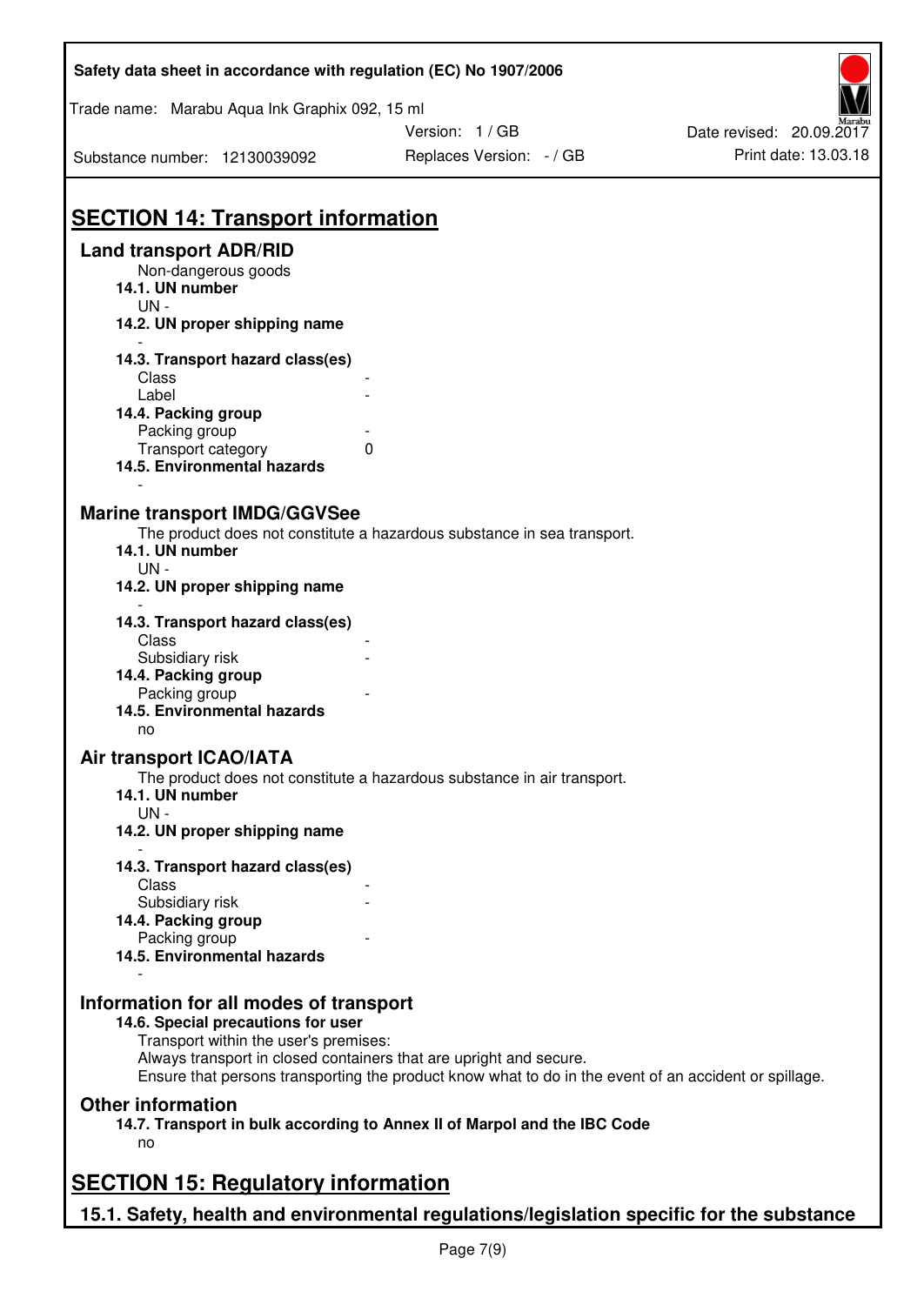| Safety data sheet in accordance with regulation (EC) No 1907/2006 |                                                                                                                        |                          |     |                                                                                                              |
|-------------------------------------------------------------------|------------------------------------------------------------------------------------------------------------------------|--------------------------|-----|--------------------------------------------------------------------------------------------------------------|
| Trade name: Marabu Aqua Ink Graphix 092, 15 ml                    |                                                                                                                        |                          |     |                                                                                                              |
|                                                                   | Version: 1/GB                                                                                                          |                          |     | Date revised: 20.09.2017                                                                                     |
| Substance number: 12130039092                                     |                                                                                                                        | Replaces Version: - / GB |     | Print date: 13.03.18                                                                                         |
| or mixture                                                        |                                                                                                                        |                          |     |                                                                                                              |
| <b>VOC</b>                                                        |                                                                                                                        |                          |     |                                                                                                              |
| VOC (EU)                                                          | 0,49                                                                                                                   | $\%$                     |     |                                                                                                              |
| VOC (EU)                                                          |                                                                                                                        | 4,9                      | g/l |                                                                                                              |
| <b>Other information</b>                                          |                                                                                                                        |                          |     |                                                                                                              |
|                                                                   | The product does not contain substances of very high concern (SVHC).                                                   |                          |     |                                                                                                              |
| <b>Other information</b>                                          |                                                                                                                        |                          |     |                                                                                                              |
|                                                                   | All components are contained in the TSCA inventory or exempted.<br>All components are contained in the AICS inventory. |                          |     |                                                                                                              |
|                                                                   | All components are contained in the DSL inventory.                                                                     |                          |     |                                                                                                              |
|                                                                   | All components are contained in the IECSC inventory.                                                                   |                          |     |                                                                                                              |
|                                                                   | All components are contained in the ENCS inventory.                                                                    |                          |     |                                                                                                              |
| 15.2. Chemical safety assessment                                  |                                                                                                                        |                          |     |                                                                                                              |
|                                                                   | For this preparation a chemical safety assessment has not been carried out.                                            |                          |     |                                                                                                              |
|                                                                   |                                                                                                                        |                          |     |                                                                                                              |
| <b>SECTION 16: Other information</b>                              |                                                                                                                        |                          |     |                                                                                                              |
| <b>Hazard statements listed in Chapter 3</b>                      |                                                                                                                        |                          |     |                                                                                                              |
| H <sub>225</sub><br>H301                                          | Highly flammable liquid and vapour.<br>Toxic if swallowed.                                                             |                          |     |                                                                                                              |
| H302                                                              | Harmful if swallowed.                                                                                                  |                          |     |                                                                                                              |
| H311                                                              | Toxic in contact with skin.                                                                                            |                          |     |                                                                                                              |
| H312                                                              | Harmful in contact with skin.                                                                                          |                          |     |                                                                                                              |
| H315                                                              | Causes skin irritation.                                                                                                |                          |     |                                                                                                              |
| H318                                                              | Causes serious eye damage.                                                                                             |                          |     |                                                                                                              |
| H331                                                              | Toxic if inhaled.                                                                                                      |                          |     |                                                                                                              |
| H335                                                              | May cause respiratory irritation.                                                                                      |                          |     |                                                                                                              |
| H370<br>H400                                                      | Causes damage to organs.<br>Very toxic to aquatic life.                                                                |                          |     |                                                                                                              |
| H410                                                              | Very toxic to aquatic life with long lasting effects.                                                                  |                          |     |                                                                                                              |
| <b>CLP categories listed in Chapter 3</b>                         |                                                                                                                        |                          |     |                                                                                                              |
| Acute Tox. 3                                                      | Acute toxicity, Category 3                                                                                             |                          |     |                                                                                                              |
| Acute Tox. 4                                                      | Acute toxicity, Category 4                                                                                             |                          |     |                                                                                                              |
| Aquatic Acute 1                                                   | Hazardous to the aquatic environment, acute, Category 1                                                                |                          |     |                                                                                                              |
| Aquatic Chronic 1                                                 | Hazardous to the aquatic environment, chronic, Category 1                                                              |                          |     |                                                                                                              |
| Eye Dam. 1                                                        | Serious eye damage, Category 1                                                                                         |                          |     |                                                                                                              |
| Flam. Liq. 2<br>Skin Irrit. 2                                     | Flammable liquid, Category 2<br>Skin irritation, Category 2                                                            |                          |     |                                                                                                              |
| STOT SE <sub>1</sub>                                              | Specific target organ toxicity - single exposure, Category 1                                                           |                          |     |                                                                                                              |
| STOT SE <sub>3</sub>                                              | Specific target organ toxicity - single exposure, Category 3                                                           |                          |     |                                                                                                              |
| <b>Supplemental information</b>                                   |                                                                                                                        |                          |     |                                                                                                              |
|                                                                   |                                                                                                                        |                          |     | Relevant changes compared with the previous version of the safety data sheet are marked with: ***            |
|                                                                   | This information is based on our present state of knowledge. However, it should not constitute a                       |                          |     |                                                                                                              |
|                                                                   | guarantee for any specific product properties and shall not establish a legally valid relationship.                    |                          |     |                                                                                                              |
|                                                                   |                                                                                                                        |                          |     | The information in this Safety Data Sheet is based on the present state of knowledge and current             |
| legislation.                                                      |                                                                                                                        |                          |     | It provides guidance on health, safety and environmental aspects of the product and should not be            |
|                                                                   | construed as any guarantee of technical performance or suitability for particular applications.                        |                          |     |                                                                                                              |
|                                                                   |                                                                                                                        |                          |     | The product should not be used for purposes other than those shown in Section 1 without first referring      |
|                                                                   | to the supplier and obtaining written handling instructions.                                                           |                          |     |                                                                                                              |
|                                                                   |                                                                                                                        |                          |     | As the specific conditions of use of the product are outside the supplier's control, the user is responsible |
|                                                                   | for ensuring that the requirements of relevant legislation are complied with.                                          |                          |     |                                                                                                              |

The information contained in this safety data sheet does not constitute the user's own assessment of workplace risks, as required by other health and safety legislation.